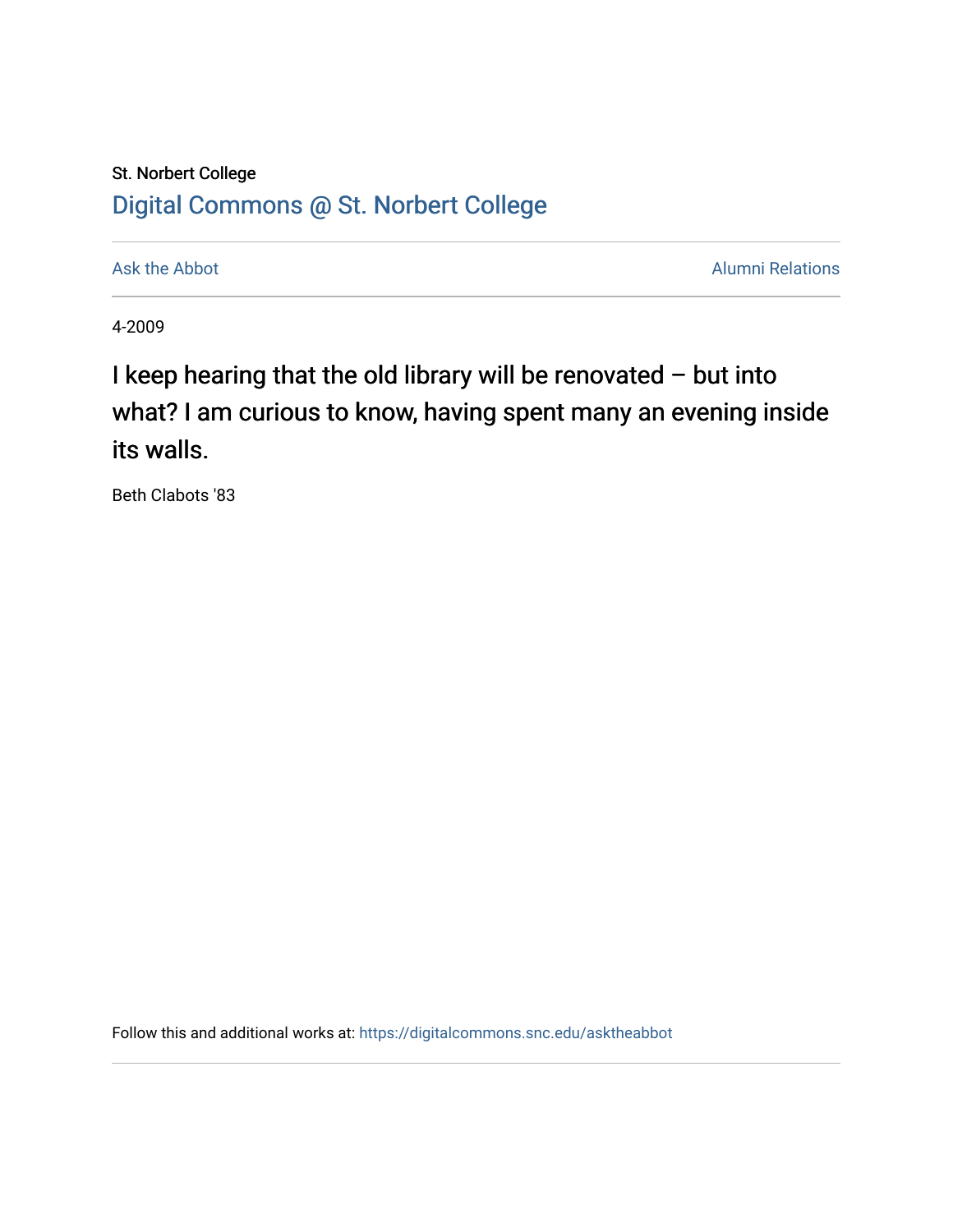

[Academics](https://www.snc.edu/academics) [Admission](https://www.snc.edu/admission) [Campus Life](https://www.snc.edu/campuslife) [Living Norbertine](https://www.snc.edu/livingnorbertine) [Athletics](https://www.snc.edu/athletics) [About](https://www.snc.edu/about)

Q

Giving

to SNC

 $\ge$  [Alumni](https://www.snc.edu/alumni/)  $\ge$  [Ask the Abbot](https://www.snc.edu/alumni/abbot/)  $\ge$  April 2009 合

# [Alumni](https://www.snc.edu/alumni/index.html)

[Events & Reunions](https://www.snc.edu/alumni/event/index.html) [Behind the Arch](https://www.snc.edu/alumni/event/behindthearch/) [Benefits and Services](https://www.snc.edu/alumni/benefits.html) [Get Involved](https://www.snc.edu/alumni/getinvolved.html) [Give to SNC](http://giving.snc.edu/) [Alumni Awards](https://www.snc.edu/alumni/awards/index.html) [Knight Lights](https://www.snc.edu/alumni/knightlights/index.html) [Alumni-Owned](https://www.snc.edu/alumni/directory/index.html) [Businesses Network](https://www.snc.edu/alumni/directory/index.html) [Alumni Board](https://www.snc.edu/alumni/alumniboard.html) [Student Alumni](https://www.snc.edu/alumni/saa.html) [Ambassadors](https://www.snc.edu/alumni/saa.html)

[Staff](https://www.snc.edu/alumni/contactus.html)

# April 2009 Question:

Dear Abbot Pennings,

I keep hearing that the old library will be renovated – but into what? I am curious to know, having spent many an evening inside its walls.

Beth Clabots '83

## Answer:

Beth,

Thank you for asking a most interesting question about a topic that will have a big impact on campus life.

Our forward-thinking master planning committee has already identified the Todd Wehr building as a future student service center. The phrase was new to me, but I understand it will be in the nature of a "one-stop shop" for students; a place where they can take care of all their administrative needs and more. What a wonderful convenience!

The library will move out of Todd Wehr into its marvelous new home across Third St. this summer. No time will be lost with the renovation of Todd Wehr. In fact, work is expected to be completed in spring of 2010.

The committee has been kind enough to furnish me with current plans for the new student service center, which will house the following occupants:



## Ask the Abbot

As the founder of St. Norbert College, and having a prime seat in the center of campus throughout the years, I, Abbot Bernard Pennings, hold the answers to many of your burning questions about the college. [Submit Your Question](https://www.snc.edu/alumni/abbot/index.html)

• Registrar